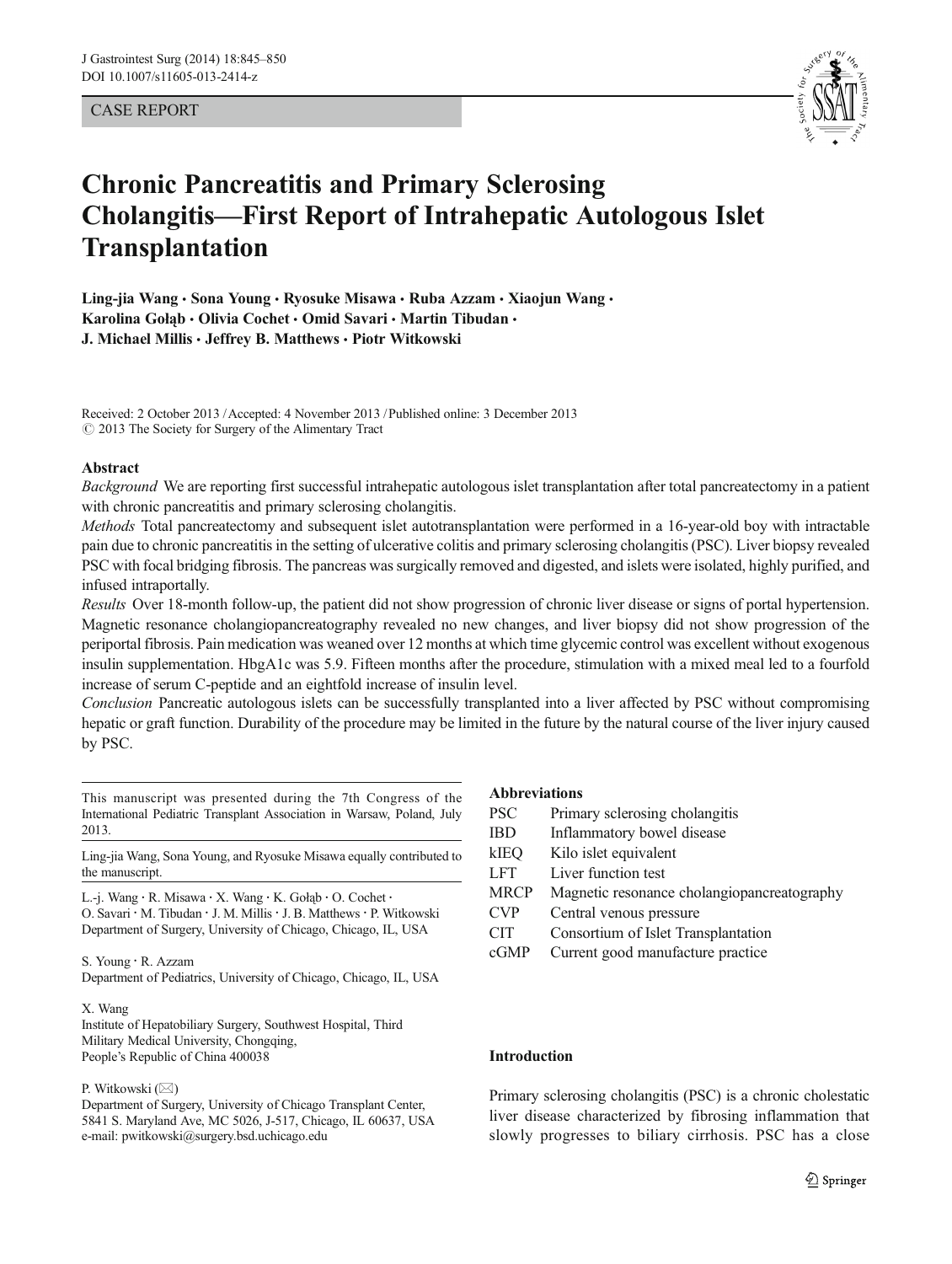association with inflammatory bowel disease (IBD) as well as autoimmune pancreatitis.<sup>1</sup> Autologous islet transplantation has been developed to preserve beta cell mass and insulin secretory capacity in patients who would otherwise suffer severe postpancreatectomy endocrine deficiency. The liver is currently considered the optimal site for islet grafts. Islets infused into the portal vein initially create micro or macro embolization and thrombosis.<sup>[2](#page-5-0)</sup> Clinically, islet infusion is often followed by a transient increase of the liver enzymes, usually without long-term liver dysfunction. Hepatic parenchymal disease such as steatohepatitis has been considered a relative contraindication to intraportal islet infusion.<sup>[3](#page-5-0)</sup> However, it is not known whether there are certain instances in which intrahepatic islet autotransplantation may be considered despite the presence of liver disease. Here, we present a patient affected by PSC and IBD who developed recurrent and intractable abdominal pain associated with chronic pancreatitis. He underwent total pancreatectomy with successful pancreatic islet autotransplantation, and 18 months after the procedure, he remains insulin free with stable liver function and without progression of his liver disease.

## Case Presentation

A 16-year-old male was referred with acute abdominal pain, elevated pancreatic enzymes, and abnormal LFTs. Magnetic resonance cholangiopancreatography (MRCP) revealed multifocal stenosis with post-stenotic dilatation of the intra- and extrahepatic biliary ducts. The pancreatic duct was mildly dilated with a hypointense signal in the body of the pancreas suspicious for chronic pancreatitis. A liver biopsy demonstrated signs consistent with PSC with focal bridging fibrosis. He was diagnosed with ulcerative colitis by endoscopy. The serum IgG was elevated, but IgG4 subclass were normal. Genetic testing for mutations in CFTR, PRSS1, and SPINK1 was negative. He subsequently had frequent hospitalizations for recurrent abdominal pain, vomiting, dehydration, and significant weight loss. He underwent an ERCP, which demonstrated mild changes of chronic pancreatitis, and an irregular main pancreatic duct with slightly dilated side branches was noted. A pancreatic sphincterotomy was performed as a therapeutic trial. He was started on 40 mg prednisone daily for 6 weeks, and a follow-up MRCP with secretin injection showed no improvement in his pancreatic duct narrowing. Prednisone was tapered and he continued his regimen of mesalamine, ursodiol, pancreatic enzyme replacement therapy, and proton pump inhibitor. His pain was poorly controlled. A celiac nerve block provided only temporary relief, as did a pancreatic stent on two occasions. Over the following 2.5 years from his initial diagnosis, the abdominal pain became severe and unremitting, and his nutritional status significantly deteriorated despite receiving parenteral nutrition. It was always clear that his

abdominal pain was unrelated to ulcerative colitis flares or PSC complications. In addition, there was no further pancreatic parenchymal target amenable to stenting, decompression, or focal resection. At this point, total pancreatectomy was considered the last remaining surgical option for pain relief. Islet isolation from the surgically removed pancreas and subsequent islet autotransplantation were considered in order to prevent postsurgical diabetes. The patient and parents were presented with the option of total pancreatectomy either with or without autologous islet transplantation and elected to proceed with autologous islet transplantation.

#### Preoperative Evaluation

In order to assess liver and portal vein current status as a potential islet engraftment site, transjugular liver biopsy with hepatic venogram and manometry was performed. CVP was 3–5 mmHg, free hepatic vein pressure was 6 mmHg, and wedged hepatic (portal) pressure was 14 mmHg. Therefore, his hepatic venous pressure gradient (HPVG) was 8 mmHg, which was slightly lower than the conventionally defined cutoff for portal hypertension (HPVG>10 mmHg). Liver biopsy confirmed PSC with focal bridging fibrosis (stage 3), which was essentially similar to the histologic staging at his diagnosis.

Prior to surgery, patient was normoglycemic. HgA1c was 5.2 mg%, and non-fasting C-peptide was 1.42 pmol/mL (normal range 0.3–2.35).

## Total Pancreatectomy

At operation, the pancreas was atrophic, firm, and nodular. The pancreas was transected over the portal vein, and then, the body and tail were removed from the abdomen and placed on the back table in cold University of Wisconsin (UW) solution. Pancreatic duct cannulation (14 G) was performed allowing for digesting enzyme infusion during islet isolation (Fig. [1\)](#page-2-0). The splenic artery and vein were taken with the specimen; and the spleen was preserved via the short gastric blood vessels according to the Warshaw method. Next, the duodenum with the head of the pancreas was resected and similarly preserved in UW. Both pancreatic segments were transported to the cGMP cellular isolation laboratory on ice. The gastrointestinal tract was reconstructed with Roux-en-Y hepaticojejunostomy and gastrojejunostomy in antecolic orientation. A jejunostomy was placed for postoperative feeding. The patient remained in the operating room intubated with open abdomen awaiting islet infusion.

# Pancreatic Islet Isolation

Islet isolation was performed using a modified Ricordi method based on the Consortium of Islet Transplantation (CIT)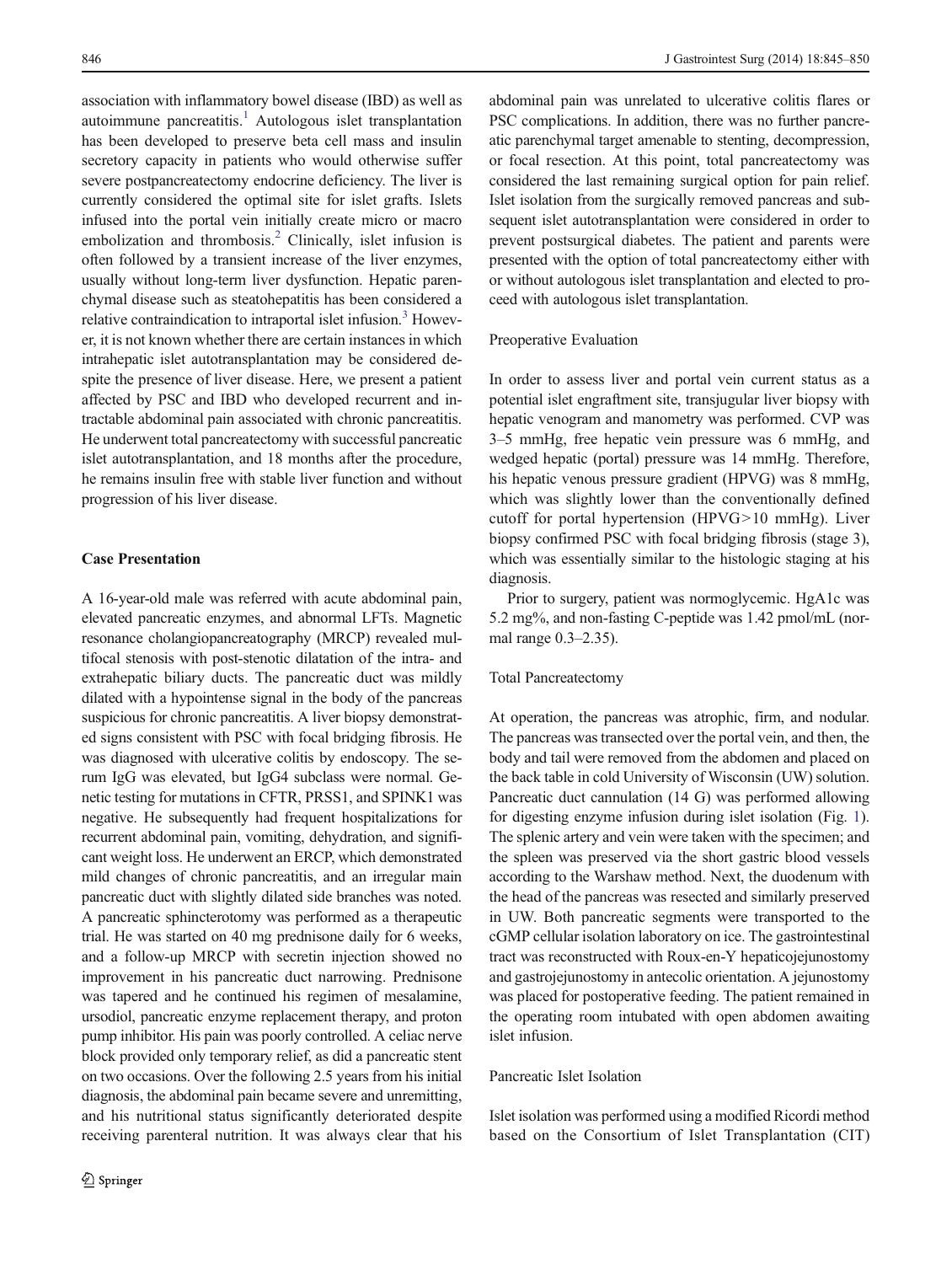<span id="page-2-0"></span>

Fig. 1 Surgically resected pancreas (body and tail). Pancreatic duct was cannulated for collagenase infusion during the islet isolation

protocols[.4](#page-5-0) Briefly, the digestion solution containing Liberase MTF C/T GMP Grade (2,208 Wünsch units of collagenase and 103,500 units of thermolysin in final 350 mL Hanks' balance salt solution with heparin 10 IU/mL) was injected into pancreatic duct via a previously placed angiocatheter. Next, the organ was cut into over 20 pieces and transferred into the chamber applying manual shaking for mechanical and enzymatic digestion. The time of digestion was 12 min. Sixty out of 69-g pancreas was digested. Fifteen milliliters of pancreatic tissue volume was collected, so islet purification was implemented to reduce acinar content and volume of the final preparation. The islets were purified with a continuous gradient using CIT Purification Density Gradients (CIT Purification Solution, Optiprep, and Gradient Stock with densities of 1.113 to 1.060) and COBE 2991. Purified islets were washed and transferred to CIT Wash Media. Final islet product in the high purity fraction contained 170,764 islet equivalent (IEQ) (Fig. 2) and 1.5 mL settled tissue volume. The low purity portion of the final islet product contained 63,476 IEQ in 9 mL settled tissue volume. In both portions of final product, islet viability was over 94 %, and endotoxin was below 5 EU/kg. Gram stains were negative meeting criteria for clinical transplantation. Final bacterial and fungal cultures were negative.

#### Islet Transplantation

Next, the high purity islet fraction containing over 170 kilo islet equivalent (kIEQ) was suspended in 250 mL of CIT Transplant Media containing human albumin and 2,000 U of



Fig. 2 Isolated islets, view under the light microscope. Islet stained with Dithizone in red and acinar tissue unstained in yellow (magnification  $\times$ 30)

heparin and placed in a transplant bag for infusion. The less purified islet fraction was prepared separately in the same fashion. Upon availability of the islets, a 14-G angiocatheter was inserted into the portal vein under direct vision. Baseline portal pressure was transduced and measured at 19 mmHg. The decision was made to infuse the high purity islet fraction first. After the infusion, the portal pressure did not change; however, it was still borderline high, so we decided to abort infusion of the low purity fraction. It contained relatively low number of islets in large amount of tissue (9 mL), so additional infusion would substantially increase risk for portal vein thrombosis and liver dysfunction with minimal potential metabolic benefit.

## Postoperative Course

For glucose control, the patient was maintained on an insulin drip for 2 days postoperatively at a rate of 0.5–2 units/h to maintain goal glucose of 80–120 mg/dL. He was then switched to subcutaneous long- and short-acting insulin with glargine and aspart. For thromboembolic prophylaxis, he was given subcutaneous heparin for 6 days and then transitioned to enoxaparin. The patient gradually recovered from surgery without major complications and was discharged home 35 days post-surgery on 1–3 U of short-acting sliding scale insulin only, tube feeds, still requiring oral pain medications in addition to the fentanyl patch, but with vastly improved subjective pain control than prior to operation.

# Follow-up

While liver function tests fluctuated over his 15-month follow-up time, physical exam and ultrasound showed no signs of progression of chronic liver disease or signs of portal hypertension. The portal vein continued to have normal flow per Doppler ultrasound. Nine months after operation, a follow-up MRCP revealed no changes in the intrahepatic biliary system compared to the initial study. He underwent a liver biopsy that once again demonstrated evidence of PSC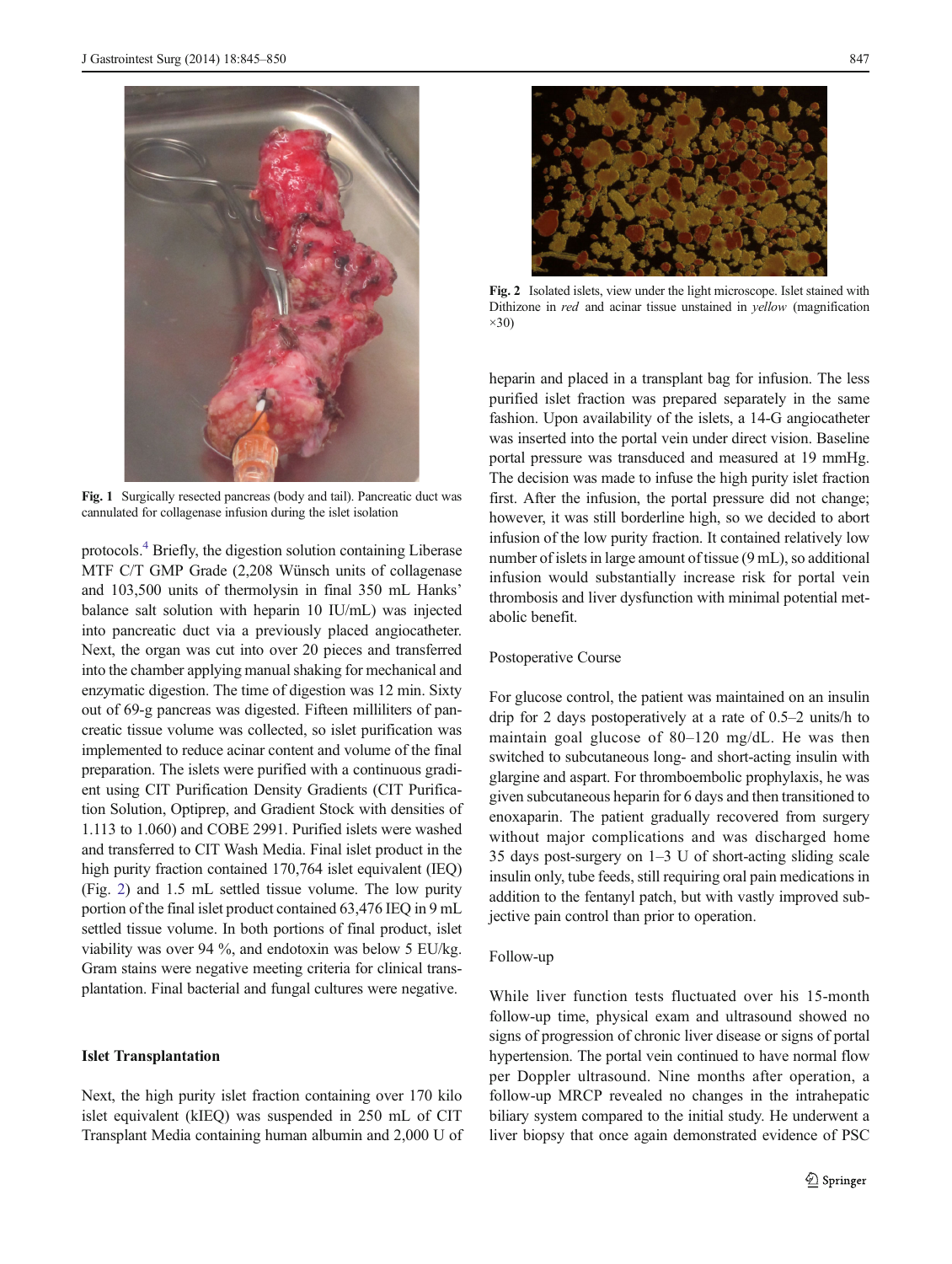but now with less portal and periportal fibrosis (stage 2). He was maintained on oral vancomycin as an immunomodulator for PSC and IBD, along with pancreatic enzyme oral replacement therapy. During follow-up, the patient presented with recurrent emesis and epigastric pain. An upper endoscopy was diagnostic for autoimmune gastritis that required a temporary course of total parenteral nutrition (TPN) and enteral tube feeds (Peptamen). The gastritis was eventually controlled with oral budesonide. His abdominal pain was relieved by periodic oral tramadol, which was weaned off completely around 12 months after the procedure. Currently, his glucose control is excellent, with HbgA1c of 5.9 and no requirement of exogenous insulin supplementation. Prior to that, he required only 6–10 units of NPH insulin with his tube feeds or 10–20 units of the same insulin while on TPN titrated allowing keeping HgA1c between 5.3 and 6.6 mg% (Fig. 3). At the same time, serum non-fasting C-peptide level oscillated in the physiologic range of 0.2–1.8 pmol/mL. Fifteen months after the procedure, stimulation with a meal led to a fourfold increase of serum Cpeptide and an eightfold increase of serum insulin level in mixed meal tolerance test (MMTT) and he is still maintained off insulin (Fig. 4).





Fig. 3 Glucose control after islet autotransplantation. a Patient exhibited excellent glucose control: HgA1c oscillated below 6.6. Twelve months after the transplant, he stopped requiring exogenous insulin and dropped HgA1c to 6 mg%. **b** Random serum C-peptide has remained in physiologic range (0.35–1.8 pmol/mL) after the procedure



Fig. 4 Glucose control based on MMTT—15-month follow-up. Patient remained insulin free. Stimulation with mixed meal led to robust, over fourfold increase in serum C-peptide secretion (a) and eightfold serum insulin secretion (**b**)

## **Discussion**

The liver was suggested as an optimal site for islet transplantation for the first time by Paul Lacy 40 years ago based on experiments in a rodent model.<sup>5</sup> Robust and immediate blood supply to islets infused intraportally is the main advantage of the liver as a transplant site. Clinical experience confirmed Lacy's observations.<sup>[6](#page-5-0)</sup> The first case report of successful intrahepatic islet autotransplantation in humans was published in 1980s.<sup>[7](#page-5-0)</sup> Subsequently, in 1990s, the first report of insulin independence in a diabetic patient after allogeneic islet infusion into the portal vein established the liver as the site of choice for islet transplantation in clinical practice.<sup>8</sup> Currently, more than 500 islet autotransplants and more than 600 patients with sequential islet allograft infused intraportally have been reported.<sup>[6](#page-5-0)</sup> The results of the islet transplantation have been encouraging, with many patients maintaining near-normal glycemic control for extended periods, becoming insulin free or maintaining partial islet graft function. $6$  Liver function has not been compromised in a chronic or permanent fashion after islet transplant in long-term follow-up. $<sup>6</sup>$  $<sup>6</sup>$  $<sup>6</sup>$  However, our entire</sup> clinical experience is based on patients with essentially normal liver function and normal histology prior to islet transplant. Therefore, it remains to be established whether islet infusion into a liver compromised by chronic inflammation and subsequent portal hypertension adversely affects liver or islet graft function. To our knowledge, ours is the first reported instance of islet autotransplantation into a liver affected by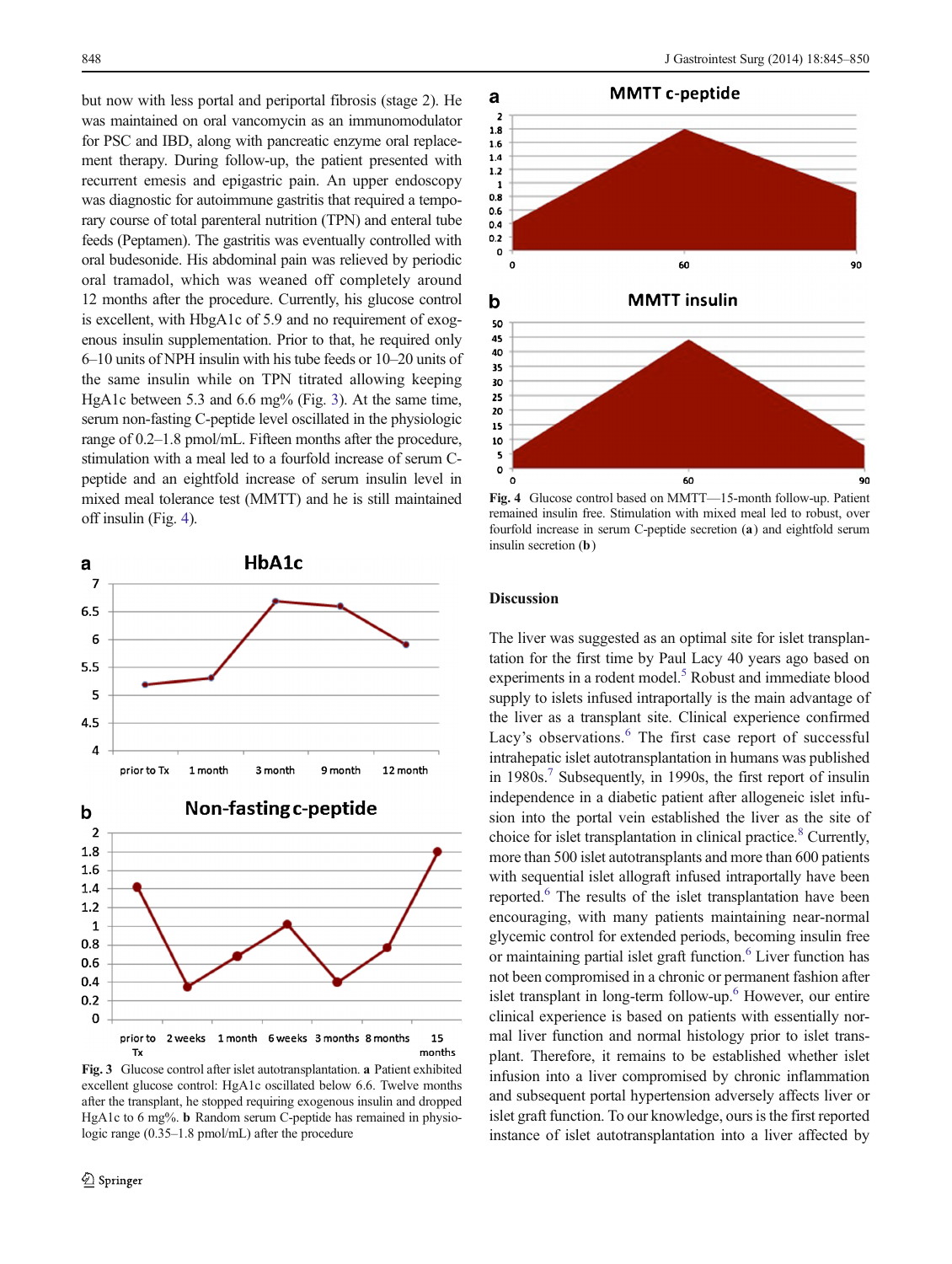PBC in a patient with chronic pancreatitis and IBD. Because the liver was affected by PSC with focal bridging fibrosis and borderline portal hypertension, we considered alternative sites for islet infusion. However, there are no well-documented long-term clinical outcomes for any other transplant sites other than the liver. Omentum or peritoneum has been used as a secondary site for autoislet infusion in situations when portal pressure rises over the safety limit of 22 mmHg. However, the efficacy of such practice has never been assessed clinically. Similarly, the spleen has been described as an alternative site, but only in experimental animals.<sup>9</sup> Although the spleen may be spared during total pancreatectomy, we were concerned about the risk of splenic infarction and the lack of human data using this site. There are several single reports of other alternative sites such as bone marrow, anterior eye chamber, small bowel pouch, vascular pouch, and subserosa or submucosa of the stomach, but all of these are purely experimental.<sup>[10](#page-5-0)–[13](#page-5-0)</sup> Despite encouraging reports about intramuscular islet infusion, this approach has failed clinically despite success in animals due to abscess formation at the site of the injection likely promoted by local pancreatic enzyme activation and tissue necrosis. $14$  In recommending the liver as the target site for this patient, we considered the potential for PSC progression to biliary cirrhosis, which might eventually require liver replacement and loss of the islet graft. We reasoned that subsequent simultaneous liver and pancreas or islet transplantation would be possible at that point, and the patient would meanwhile have had the benefit of relatively stable glucose control due to the initial islet autograft, which may last for many years in healthy livers.<sup>[6](#page-5-0)</sup> In order to minimize risk for portal vein thrombosis and intrahepatic inflammation, we decided to maximize islet purification and to limit the amount of acinar tissue as well as the final tissue volume. We were able to obtain a relatively large number (170 kIEQ) of highquality islets in a relatively small volume of tissue (1.5 mL). The portal pressure was not affected by the islet infusion, which remained constant at 19 mmHg before and after the procedure. We decided not to infuse remaining low purity prep due to its larger tissue volume, which we felt substantial-

ly increased the risk of both portal vein thrombosis and subsequent liver and islet dysfunction and portal hypertension. A high load of relatively unpurified acinar tissue could enhance the intrahepatic/intraportal inflammatory response compromising the function of the infused islets. We also did not infuse remaining tissue into the greater omentum or mesentery because of the patient's limited visceral fat and the unproven metabolic advantage of these alternative sites. Over 18 months of follow-up, our patient has experienced substantial improvement in quality of life from both the total pancreatectomy and the islet autotransplantation. Currently, his chronic abdominal pain is virtually resolved, and he no longer requires daily pain medication. The overall inflammatory activity of his IBD and PSC has not worsened. His postoperative liver function tests fluctuated, but physical examination and ultrasound showed no signs of progression of chronic liver disease or portal hypertension. One year postoperatively, liver biopsy showed less advanced fibrosis (periportal stage 2) compared to focal bridging fibrosis (stage 3) preoperatively, a finding likely representing a sampling error. Our patient's metabolic control has been excellent. Serum C-peptide has remained within the normal range. He requires long-acting insulin supplementation only during exacerbations of inflammatory disease when steroid therapy and metabolic demand increase insulin requirements. Mixed meal tolerance test 18 months after autotransplantation revealed strong metabolic beta cell reserve—it showed a fourfold increase in C-peptide and an eightfold increase in insulin in response to a meal. Even though he has required occasional small doses of insulin, he has not experienced hypoglycemic events as his islet graft exhibits its well-recognized protective role. This case has important implications for teenagers who tend to be more noncompliant with medication regimens. Currently, his HgbA1c has been maintained at physiologic levels below 6 mg%. The metabolic outcome in our patient was comparable with results of islet autograft into healthy livers. Pancreatic islet isolation remains a sophisticated and expensive procedure performed in only a handful of highly specialized GMP facilities. Islet isolation from pancreata damaged by chronic inflammation is especially challenging. Even in the most experienced centers, islet yield depends mostly on the degree of the organ damage. The more advanced the state of inflammation and organ destruction due to pancreatitis, the lower the chance for sufficient islet yield and clinical out-comes of autotransplantation.<sup>[15](#page-5-0)</sup> Overall, only about one third of patients remain insulin free after autotransplantation, another third show good metabolic control but require modest insulin supplementation, and the remaining patients are insulin dependent with poor glucose control. $6$  Our patient received 3.5 kIEQ/kg body weight. Based on the reported results, only 27 % of patients become insulin free when they received 2.5– 5 kIEQ/kg rising to 63 % with greater than 5 kIEQ, whereas if fewer than 2.5 kIEQ are infused, the odds for insulinindependence decrease to 7 %.

# **Conclusions**

Autologous pancreatic islets were safely infused into a liver compromised by PSC without deterioration of hepatic function or portal hypertension, providing the benefit of stable glucose control in a patient suffering from autoimmune chronic pancreatitis. In this setting, we recommend that islets are highly purified in order to limit the volume of the preparation and the amount of acinar tissue infused. While the results in short-to-medium term follow-up have been excellent, the long-term durability of this approach, particularly with respect